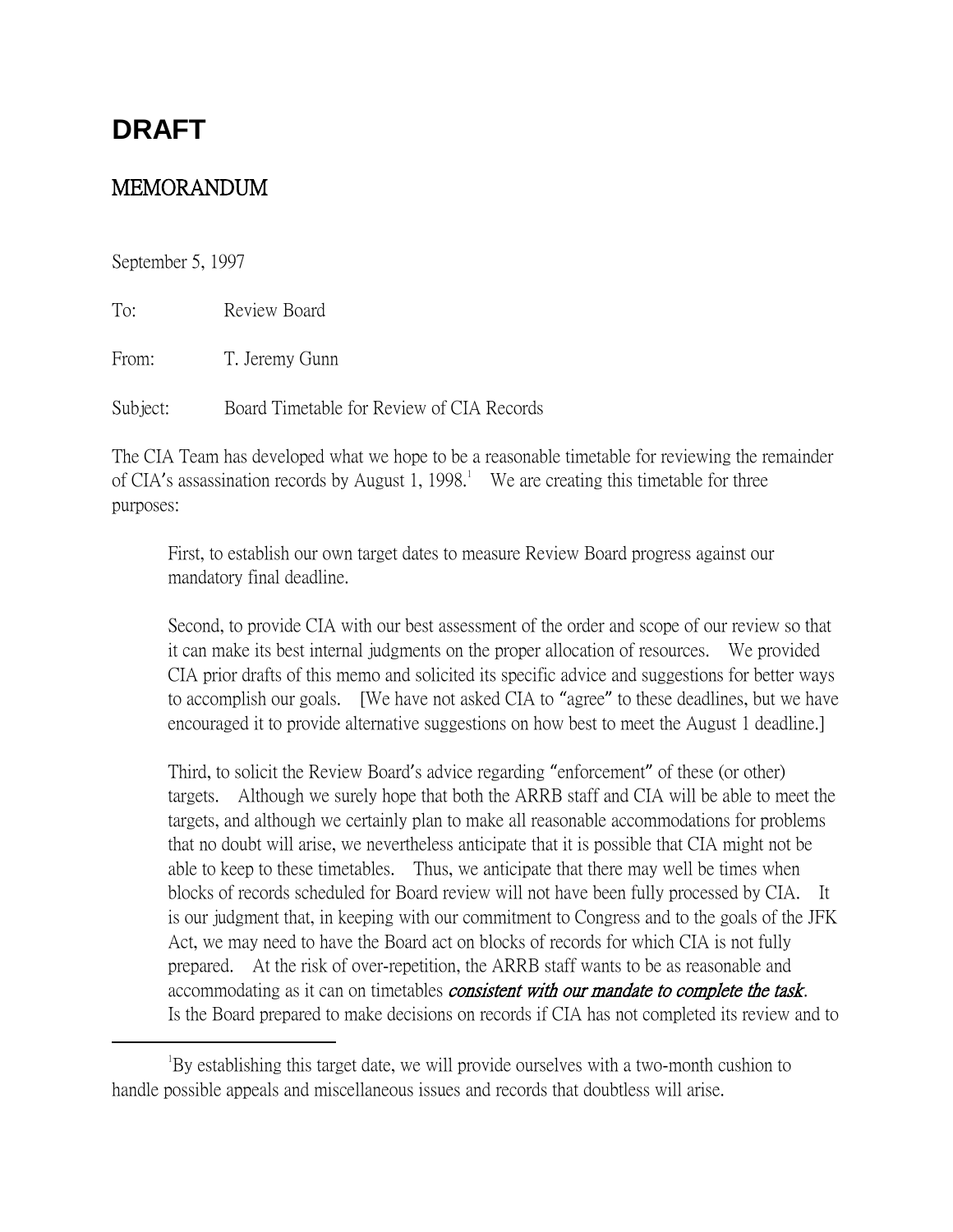enforce those decisions?

#### Oswald 201 File

- 17 boxes
- current status:
	- review completed (with a few minor exceptions)

#### CIA Sequestered Collection

## 1. **"**The 63 boxes**"**

- current status:

CIA continues to generate RIFs for these records, staying just a few boxes ahead of their review. CIA needs to complete the RIF process.

The ARRB staff has completed a survey of the 63 boxes (on the folder level) and assigned each folder a relevance priority on a 1 to 4 scale. CIA has completed its declassification review of roughly 66% of the priority 1 folders, and will turn shortly to priorities 2 and 3.

The ARRB Staff has completed approximately 50% of the priority 1 records and those records have been (or will shortly) be voted on by the Board.

#### - targets:

Completion of final review of 63 boxes by January 31, 1998.

| -time line: | 9/30/97  | box 40 (priority 1)     |  |
|-------------|----------|-------------------------|--|
|             | 10/31/97 | box 48 (priority 1)     |  |
|             | 11/30/97 | box 56 (priority 1)     |  |
|             | 12/31/97 | box $63$ (priority 1)   |  |
|             | 1/31/98  | all priority 2, 3 and 4 |  |

#### 2. HSCA Staff notes (originally located in the 63 boxes)

-status:

RIFs prepared for all documents. CIA review is 80% complete. ARRB staff completes its review shortly after receiving records from CIA.

-target dates:

Complete Board voting by November 18, 1997.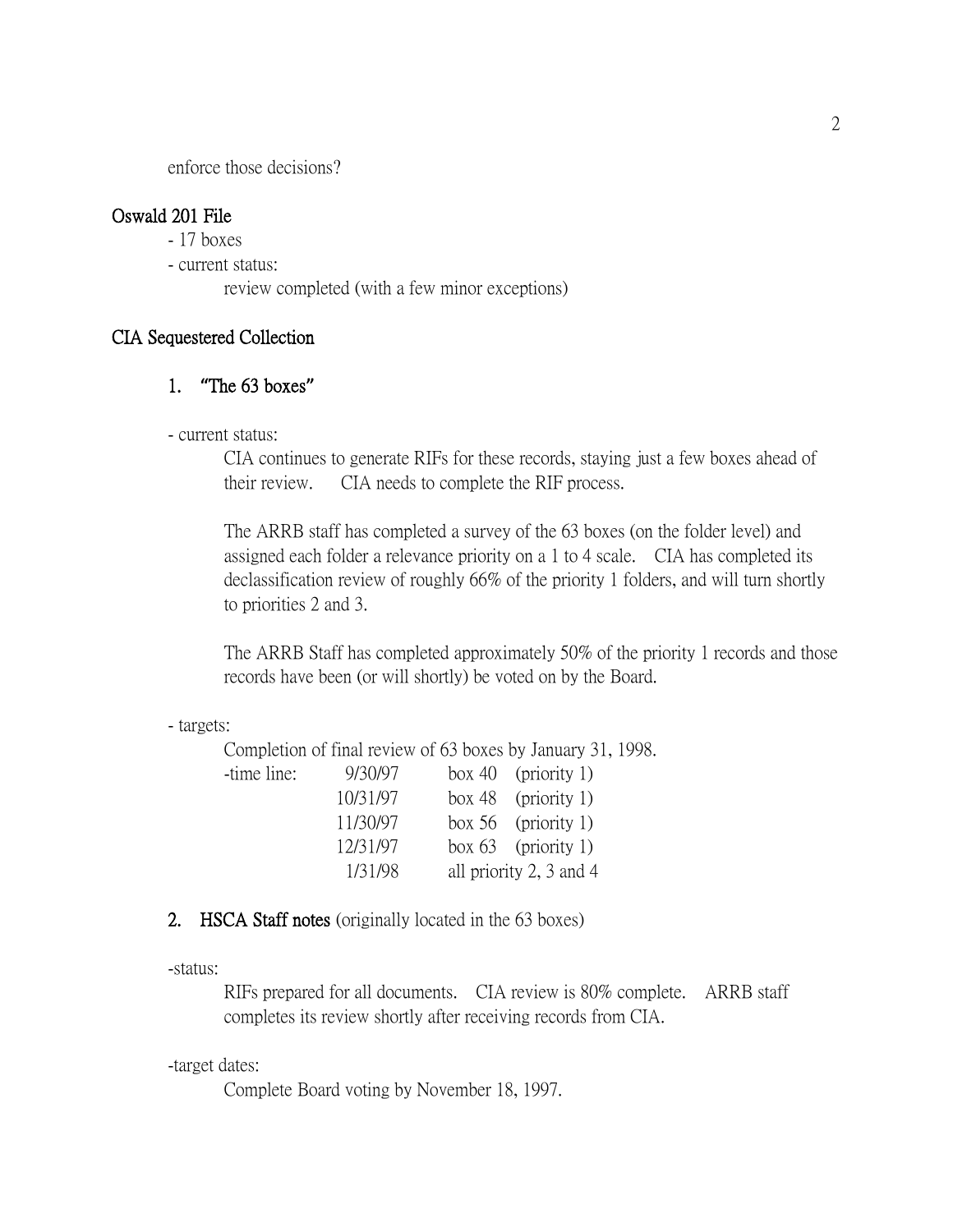#### 3. Microfilm (72 boxes)

#### - current status:

RIFs have not been prepared, although some CIA reference aids have been completed.

CIA identified approximately 33% of these records as NBR. ARRB staff has reviewed all CIA NBR designations, and has identified additional records that should be reviewed by the Board.

CIA should prepare RIFs promptly to facilitate review.<sup>2</sup>

-targets:

 $\overline{a}$ 

CIA begins review by November 1, 1997 and completes review by July 1, 1998.

Complete Board determinations by July 31, 1998.

| -time line: | 11/30/97 | $1-6$<br>boxes                                    |
|-------------|----------|---------------------------------------------------|
|             | 12/31/97 | boxes $7-13$                                      |
|             | 1/31/98  | boxes $14-19$                                     |
|             | 2/28/98  | boxes $20-25$                                     |
|             | 3/31/98  | boxes $26-31$ & 44-45                             |
|             |          | (Boxes 32-43 contain LHO's 201 file which will be |
|             |          | treated as a special case.)                       |
|             | 4/30/98  | boxes $46-51$                                     |
|             | 5/31/98  | boxes $52-62$                                     |
|             | 6/30/98  | boxes $63-72$                                     |
|             |          |                                                   |

#### 4. Microfilm copy of Oswald 201

(approximately 12 boxes)

<sup>&</sup>lt;sup>2</sup>Board staff has no objection to the records being identified entirely on the folder level provided that all records in the folder are open if full. If there are records in which the CIA is requesting redactions, those records must be identified individually. The remainder of open in full records may still be identified with one RIF (IDEN aid) as being the contents of the same folder.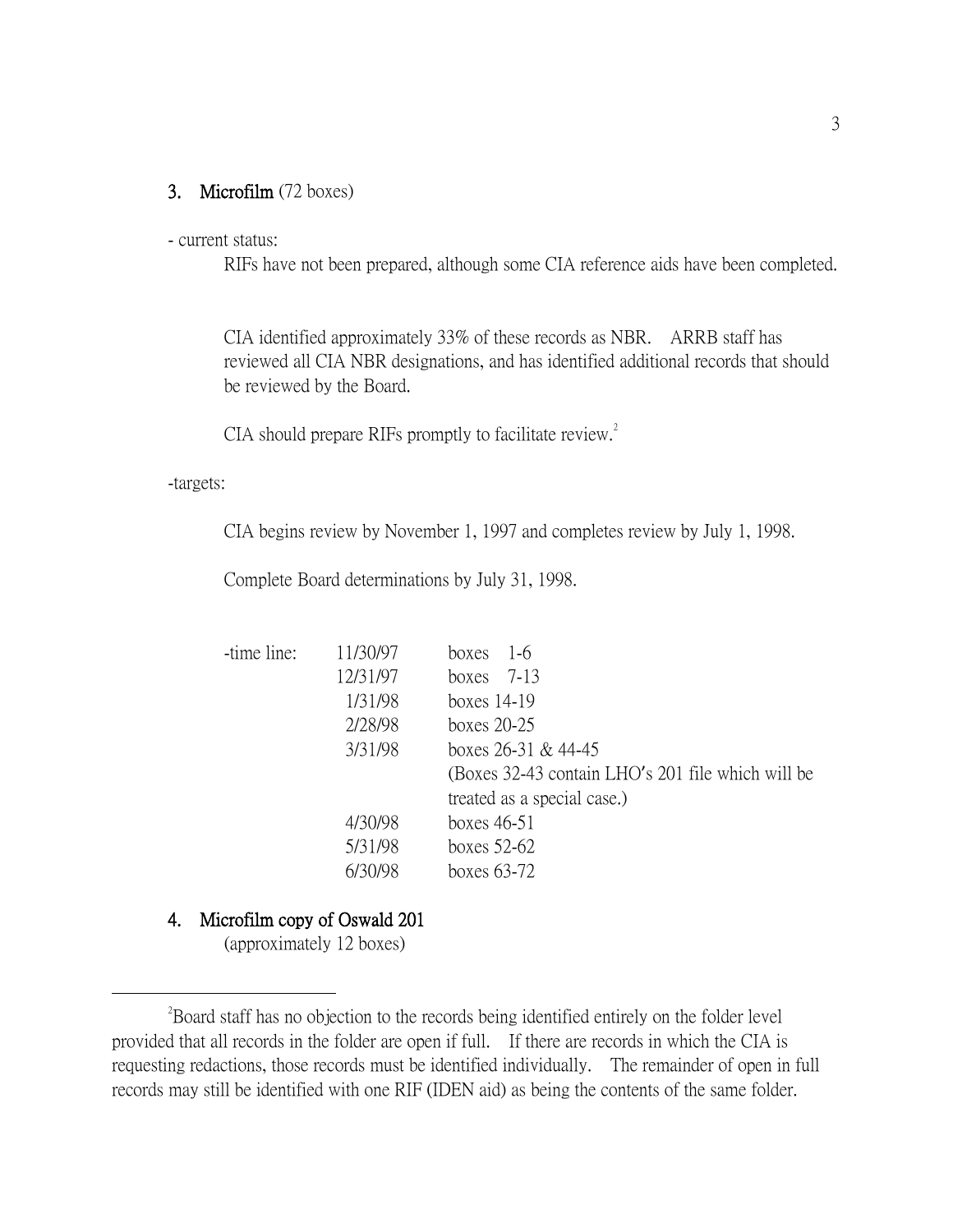-issue:

The vast majority, and perhaps all Oswald Microfilm records are duplicates of records the Board has already reviewed under the Act. To the extent that the records have previously been reviewed, there is little value in re-reviewing the records. The ARRB staff will survey the Microfilm 201 in an effort to identify any additional records that have not already been acted upon by the Board. Any records not previously acted upon by the Board will be so designated, a RIF will be prepared, and they will be sent for Board action. The remaining Microfilm 201 will be transferred to the JFK Collection at NARA and opened in full in 2017.

-status:

Staff will have completed a preliminary review before the September 1997 meeting.

Working Files (including "Russ Holmes" papers, etc.)

- status:

No RIFs have been prepared. ARRB staff has conducted a general survey.

- target dates:

Work to commence by CIA on October 1, 1997. CIA should prepare RIFs for all records by January 1, 1998. Completion of review and Board determinations by March 31, 1998.

-strategy:

Though not work tasked by the agency, the Russ Holmes file is the product of a CIA employee, and it is the best organized collection of assasination records held by the agency. Its value as a reference tool is greatest as a collection. Therefore, though the file contains many duplicates of records found in the JFK collection, the Review Board staff recommends that it be reviewed in its entirety. As with the microfilm from the Sequestered Collection, Review Board staff has no objection to the records being identified entirely on the folder level provided that all records in the folder are open if full. If there are records in which the CIA is requesting redactions, those records must be identified individually. The remainder of open in full records may still be identified with one RIF (IDEN aid) as being the contents of the same folder. Again we suggest that CIA begin to attach RIFs (IDEN aids) to these records so that review can proceed on schedule.